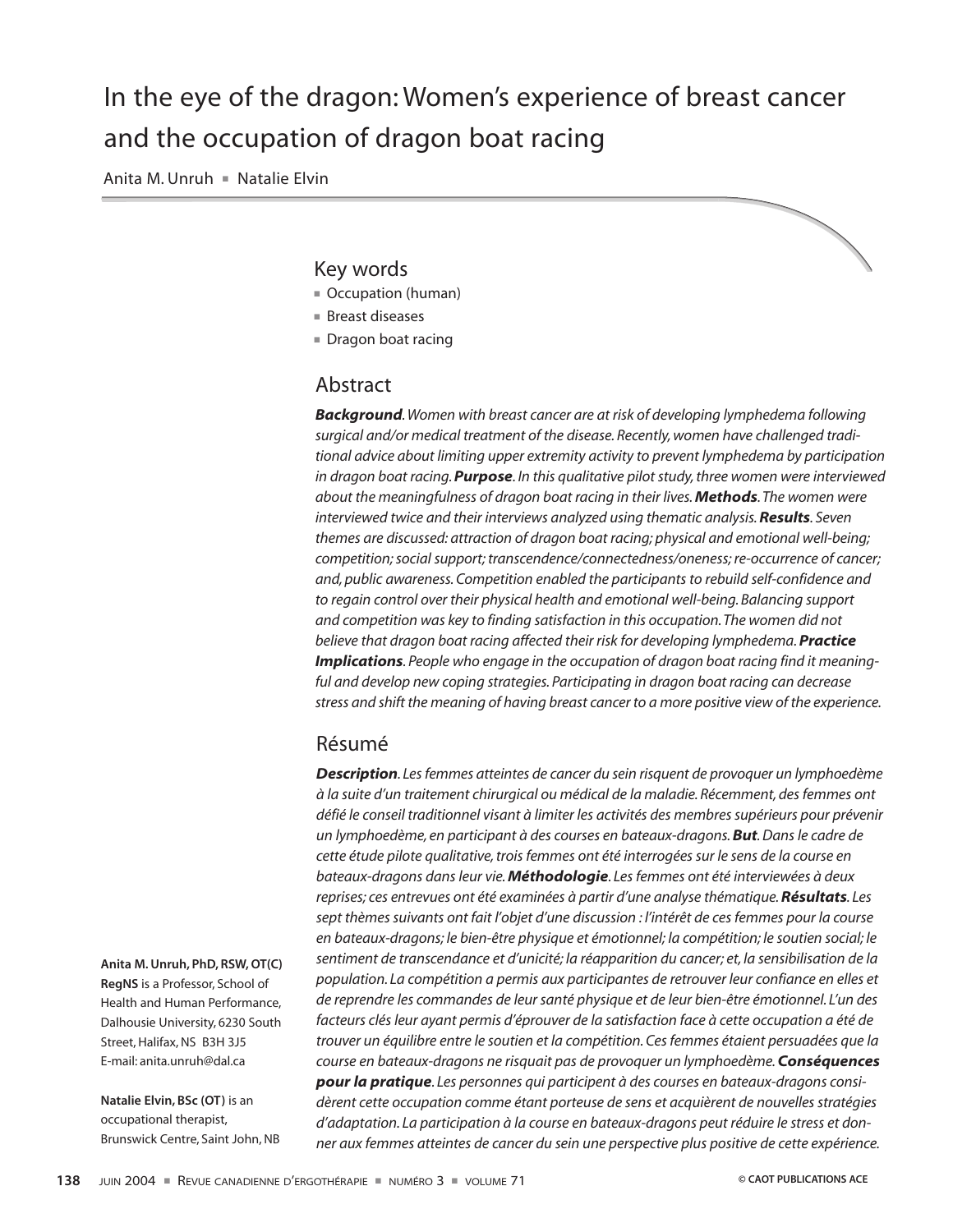Comparisonal therapists who work with women<br>experiencing breast cancer are concerned with the<br>physical and psychosocial effects of cancer on the<br>magnitude being by the comparison of the magnitude of experiencing breast cancer are concerned with the physical and psychosocial effects of cancer on the capacity to be involved in occupations that are meaningful for the client. Occupational therapists aim to maintain occupational routine, adapt occupations where needed, and consider, with the client and the family, occupations that support coping and living meaningfully with a serious health crisis (Lloyd & Coggles, 1989, 1990; Penfold, 1996; Seales, 1997). These goals may include strategies to provide symptomatic relief of lymphedema and to enhance occupational performance (Dennis, 1993). The impact of cancer as well as the effects of procedures to treat cancer can have a devastating effect on occupational life. An additional concern for women with breast cancer is the possible occurrence of lymphedema (Dennis, 1993).

## **Literature review** Breast cancer and lymphedema

Lymphedema is an insufficiency of the lymphatic system that results in the swelling of a body part, usually a limb (Dennis, 1993). Lymphedema may occur following radiation or surgery involving the axillary nodes (Erickson, Pearson, Ganz, Adams, & Kahn, 2001; Meek, 1998). These procedures are thought to interfere with the axillary lymphatic system resulting in fluid accumulation in the subcutaneous tissue of the extremity (Erickson et al., 2001).

The incidence of lymphedema ranges from 20% to 56% of women with breast cancer who receive surgery and/or radiation (Erickson et al., 2001). Combined axillary radiation therapy and axillary surgery, high dose axillary radiotherapy, hypertension, obesity, and a history of infection to the affected upper extremity are important risk factors (Rockson, 1998). Once lymphedema is established, it tends to be persistent (Rockson, 1998).

Lymphedema often results in restricted movement, swelling, pain, skin changes, changes in sensation in the limb, and perceptions of physical disfigurement (Erickson et al., 2001; Passik & McDonald, 1998) that can have substantial detrimental impact on function, and psychological, social and sexual adjustment (Hull, 2000). In a systematic review of interventions for lymphedema, Harris, Hugi, Olivotto, and Levine (2001) found some evidence that consistent, long-term use of compression garments was helpful but the garments were reported as uncomfortable, unsightly, and difficult to put on.

Due to the difficulties in treating lymphedema, women are generally advised against excessive forceful and repetitive movements of the upper extremity, or excessive limb use, and encouraged to avoid trauma as a precaution (Ganz, 1999; Granda, 1994; Meek, 1998; Price & Purcell, 1997). It is unknown whether strenuous upper extremity

activity increases the risk of developing lymphedema. Recommendations to limit vigorous use of the upper extremity are based on professional opinion and clinical experience, but there is little research to support these recommendations and they can precipitate substantial life-style changes and depression if adopted (Ganz, 1999).

## Psychological well-being and leisure occupations

Prevention of lymphedema is extremely important due to its impact on function, physical health, and psychological wellbeing. However, restriction of activities, particularly leisure occupations that can be powerful coping strategies (Unruh, Smith & Scammell, 2000), may also have a detrimental impact. Often, occupations such as gardening, sports, and playing musical instruments involve repetitive and/or strenuous upper extremity activity. A woman with breast cancer may need to decide between limiting leisure occupations and reducing psychological well-being, and ignoring cautionary medical and rehabilitative advice while worrying about the risk of possible negative impact on health.

Women do not always comply with advice from health professionals. Recently, some women have publicly challenged precautionary advice by participating in dragon boat racing, a particularly strenuous and repetitive upper extremity activity (Harris & Niesen-Vertommen, 2000; McKenzie, 1998; Mitchell & Nielsen, 2002).

## Dragon boat racing

In ancient Chinese folklore, the dragon was considered a divine spirit that lived in the water and controlled distribution of water for agriculture and human subsistence (Latsch, 1984; Wong, 1967). The Chinese Dragon Boat Festival may have originated from rites to appeal to the river god but over time it was linked with the commemoration of the death of a well-loved Chinese poet and political figure in 278 B.C. (Latsch, 1984). Although there are many Chinese folktales featuring malevolent dragons (e.g. Giskin, 1997), the ancient Chinese dragon was usually regarded as a benevolent deity that could bestow good fortune (Latsch, 1984).

Dragon boat racing is now an international sport with competitive and recreational teams (Harris & Niesen-Vertommen, 2000). Dragon boats are narrow, multicoloured and usually built to represent the dragon in some way. They vary from 12 to 14 meters in length, and can weigh 2,250 kilograms when filled with their 20 paddlers, a drummer and a steersman (Beaton, 1999; Dragon Cup USA, 2000). To achieve high racing speeds, the blade of the paddle must hit the water in a horizontal position with a quick, backward pull, an action that requires considerable trunk and upper extremity muscle strength (Harris & Niesen-Vertommen, 2000). A seasoned team will have a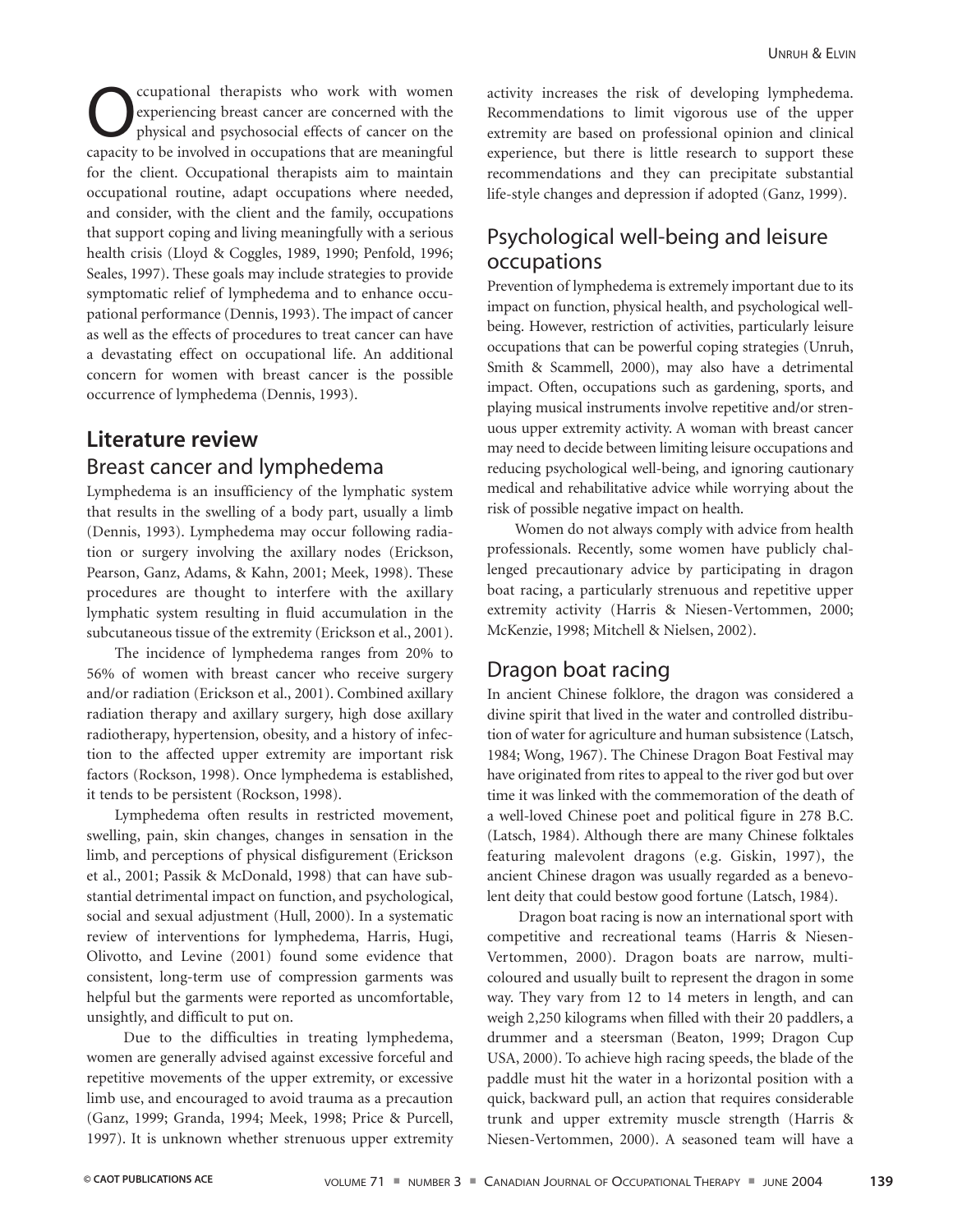stroke rate of approximately 70 to 80 strokes per minute (Dragon Cup USA 2000).

"Abreast In A Boat" was the first known dragon boat team to consist of women with breast cancer. The team was formed in 1996 in Vancouver, British Columbia through the efforts of a physician with an interest in breast cancer. McKenzie (1998) wanted to demonstrate that exercise was beneficial and to promote public awareness of breast cancer. In preparation for racing, the 24 women completed a progressive training program consisting of strengthening and stretching exercises, and 20 minutes continuous aerobic exercise.

No woman on this team experienced a new episode of lymphedema over a two-year period. A few minor musculoskeletal injuries occurred due to unaccustomed exercise (McKenzie, 1998). The women themselves reported positive physical results including improved shoulder range of motion, and for one woman, a resolution of chronic reflex sympathetic dystrophy. McKenzie (1998) claimed that there were no adverse effects and marked improvement in the physical and mental health of the women.

Harris and Niesen-Vertommen (2000), two physiotherapists who were involved in the first dragon boat team, went on to investigate what they described as the myth of exercise-induced lymphedema in a before-after study with 20 of the 24 women involved in the "Abreast In A Boat" team. The investigators measured arm circumference at the beginning of training, the beginning of the racing season, and at the completion of the racing season. Two of the 24 women had a measurable difference in arm circumference  $(< 0.5$  inch), but no one had a clinically significant difference (< 1.0 inch). Harris and Niesen-Vertommen (2000) concluded that there was no increased risk of lymphedema with strenuous, repetitive upper extremity activity for the women in this sample.

Mitchell and Nielsen (2002) examined the meaning and psychosocial impact of dragon boat racing and women with breast cancer in a qualitative study with teams from Thunder Bay and Toronto. They reported nine themes (hopeful mission, common base, paddling and the environment, camaraderie, regaining control, embracing life, facing the disease, having fun, being focused and moving on) that emphasized the strong positive influence of dragon boat racing on psychological recovery from the fear associated with diagnosis and treatment for breast cancer.

## Summary of the existing literature

As yet, there is little existing literature or research about dragon boat racing and breast cancer, or the impact of vigorous upper extremity activity on the risk of incurring lymphedema. The two existing studies by McKenzie (1998), and, Harris and Niesen-Vertommen (2000) challenge the expectation that a strenuous physical activity, such as

dragon boat racing, will increase the risk. Nevertheless, the absence of a control group in both studies limits drawing a firm conclusion about the relationship between physical activity and lymphedema.

The experience of breast cancer has substantial impact on physical and psychological well-being. Finding ways to live meaningfully in the face of cancer is difficult and challenges most people's inner resources. McKenzie (1998), and, Harris and Niesen-Vertommen (2000) were concerned with the physical impact of dragon boat racing and the risk of lymphedema. However, McKenzie (1998) noted, "The impact of this experience on these women has been overwhelming, the physical changes barely keeping pace with the changes in psyche" (p. 377). His impressions were further supported by Mitchell and Nielsen's (2002) study of a similar group of women in Ontario. Dragon boat racing challenges cautionary restrictive advice about physical activity to reduce lymphedema, and demonstrates the critical role of meaningful occupations in enabling an individual to live with stressful life experiences such as breast cancer.

## **Objective**

The objective of this pilot study was to explore the impact of dragon boat racing on psychological well-being from the point of view of women who have experienced breast cancer. This study contributes to the work by Mitchell and Nielsen (2002) and examined dragon boat racing in a group of Maritime women.

The researchers had no personal experience with dragon boat racing or breast cancer. Interest in dragon boat racing occurred through discussion with other women with breast cancer who were participating in an ongoing study about the meaning of gardening in daily life and also spoke about their interest in dragon boat racing.

## **Methodology** Study participants

Three participants were accessed for this study from a brochure for their dragon boat team. Abbie, Anna, and Alice were in their early 50's and had been diagnosed with cancer 2 to 4 years before the study occurred. Anna and Alice were married; Abbie separated 6 months before receiving her diagnosis. Abbie and Alice had surgery. Anna and Alice were given chemotherapy and all three women were treated with radiation. At the time of the study, the women had completed their treatment, and no one had experienced a re-occurrence of cancer.

These women became involved with dragon boat racing within 6 months to 3 years following their diagnosis. Anna and Alice first heard about dragon boat racing from a col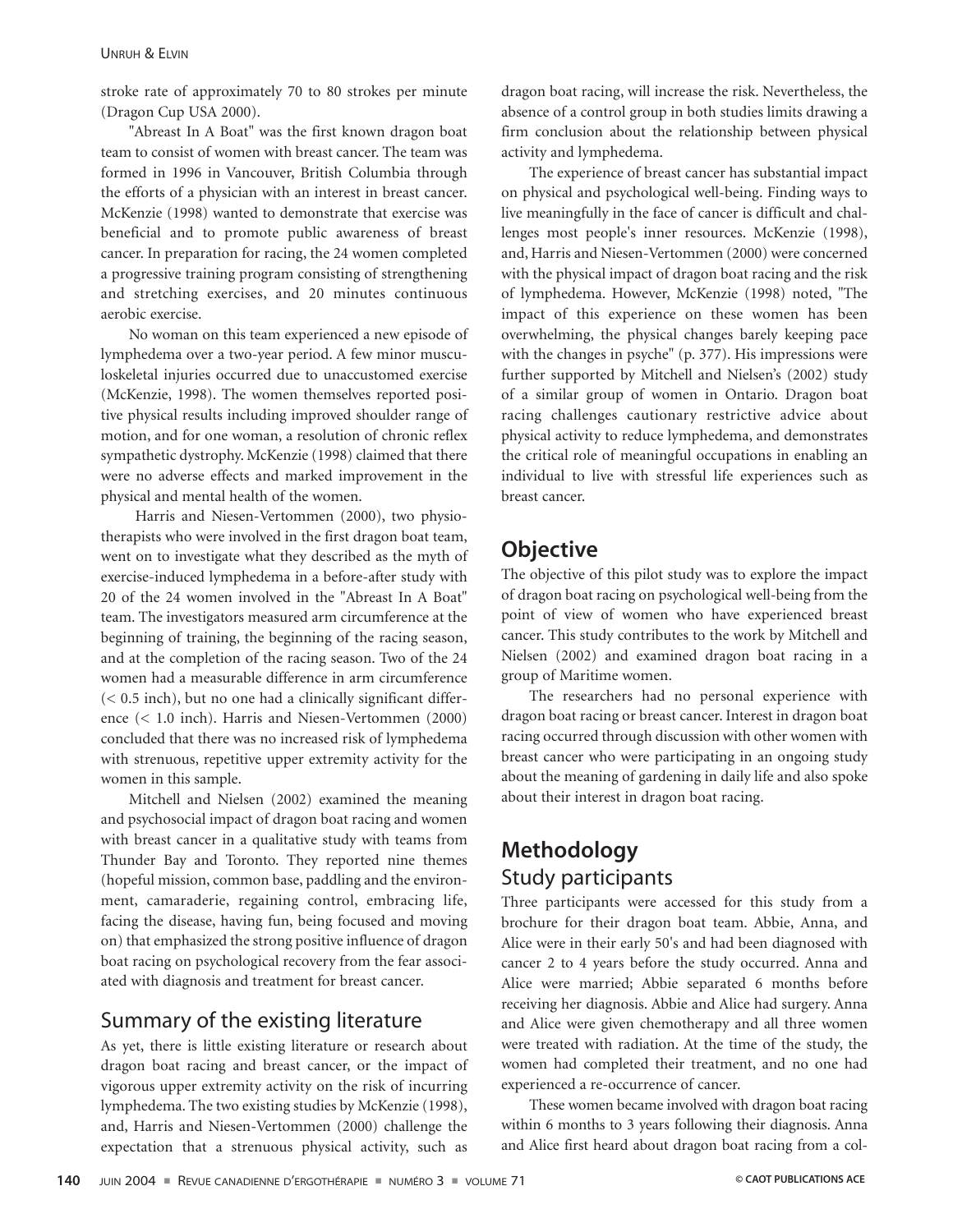league or friend. Abbie read about it in a newspaper article and persuaded another friend to go with her to a meeting.

### Procedures

Each woman was interviewed twice. The first interview was face-to-face and 1 1/2 to 3 hours in length. This interview was semi-structured with the questions designed as conversational prompts about: 1) the attraction of dragon boat racing; 2) the organization of the dragon boat team and the extent of the participant's involvement; 3) the benefits and risks of involvement; and, 4) the overall meaningfulness of dragon boat racing to the participant's daily life. The questions were derived from informal conversations with other women breast cancer survivors who were involved in racing and the literature in this area. The second interview provided an opportunity for the interviewer to clarify information and for the participant to add any new information or expand on her earlier comments. The second interview was 1/2 to 1 hour and was conducted by telephone. Both interviews were recorded and transcribed.

Field notes were taken by the interviewer (the second author) at the end of each interview to summarize the topics of discussion, consider emotions expressed by the participant, reflect on the interview process, and note any insights immediately apparent from the interview.

## Data analysis

Both authors read the transcripts. A content analysis was used to organize an initial understanding of the respondents' comments in response to the open-ended questions that guided the interviews. A thematic analysis was then used to search for and identify the common and recurring threads across questions in an individual interview and among the interviews of the participants (Morse & Field, 1995). Themes and sub-themes were identified if statements from at least 2 of the participants supported them. The second author created the initial thematic framework and initial analysis together with the first author. The framework and analysis were then later reviewed and expanded upon by the first author with advice from an expert in qualitative data analysis. The themes and sub-themes as they emerged from the data are discussed as the findings. An interpretation of the findings in relationship to stress, appraisal and coping research is given in the discussion.

## **Findings**

Involvement in dragon boat racing required a considerable time commitment. Some women traveled long distances to attend practices and meetings. During the racing season, they had practices 3 times a week and attended various festivals across Canada. Throughout the year, they

participated in regular physical activity and monthly meetings. One participant began paddling too soon after her breast cancer treatment and developed a frozen shoulder. She had extensive therapy to regain range of motion in the shoulder before returning to dragon boat racing.

The women generally received enthusiastic support to participate in dragon boat racing from their partners and their children. One woman did report unsupportive comments from a parent suggesting that participation was inappropriate for a woman of her age and a waste of time and money. These comments did not change her decision to participate.

Although the participation of women with breast cancer in dragon boat racing in 1996 (McKenzie, 1998) first occurred as a challenge to the cautionary recommendations given to women, the women in this study participated for other reasons. They had heard about the dragon boat teams in Vancouver and were aware of the studies by Harris and Niesen-Vertommen (2000), and McKenzie (1998). They believed that it had been shown that lymphedema was not affected by strenuous activity. Only one of the women was cautioned about the possible association of strenuous activity with the onset of lymphedema. One participant developed lymphedema following breast cancer treatment, but believed that her lymphedema was unaffected by dragon boat racing. She used massage to treat it and avoided carrying heavy loads with the affected arm.

The women's conversations about the meaning of dragon boat racing to them illustrated the appeal of dragon boat racing, the benefits and challenges of participation, the tension between meeting competition and support goals, and the difficulty in coming to terms with fears about re-occurrence and possible death. Their interviews also reveal the evolution of a support group that is occupationbased in its efforts to meet its goals.

### Theme 1: The attraction of dragon boat racing

The participants were asked about their attraction to dragon boat racing but their responses were also directly related to several other themes pertaining to well-being and support. They were attracted to racing for two reasons: a) the active nature of the support, and b) the enthusiasm and positive energy of the other women.

#### **a) Active support**

The women in this study became involved in dragon boat racing because the team was a group of women who were breast cancer survivors. In other words, the attraction was not initially racing but the support inherent in being with other women who shared this cancer experience.

Two of the women were quite explicit about their preference for a support group whose primary focus was to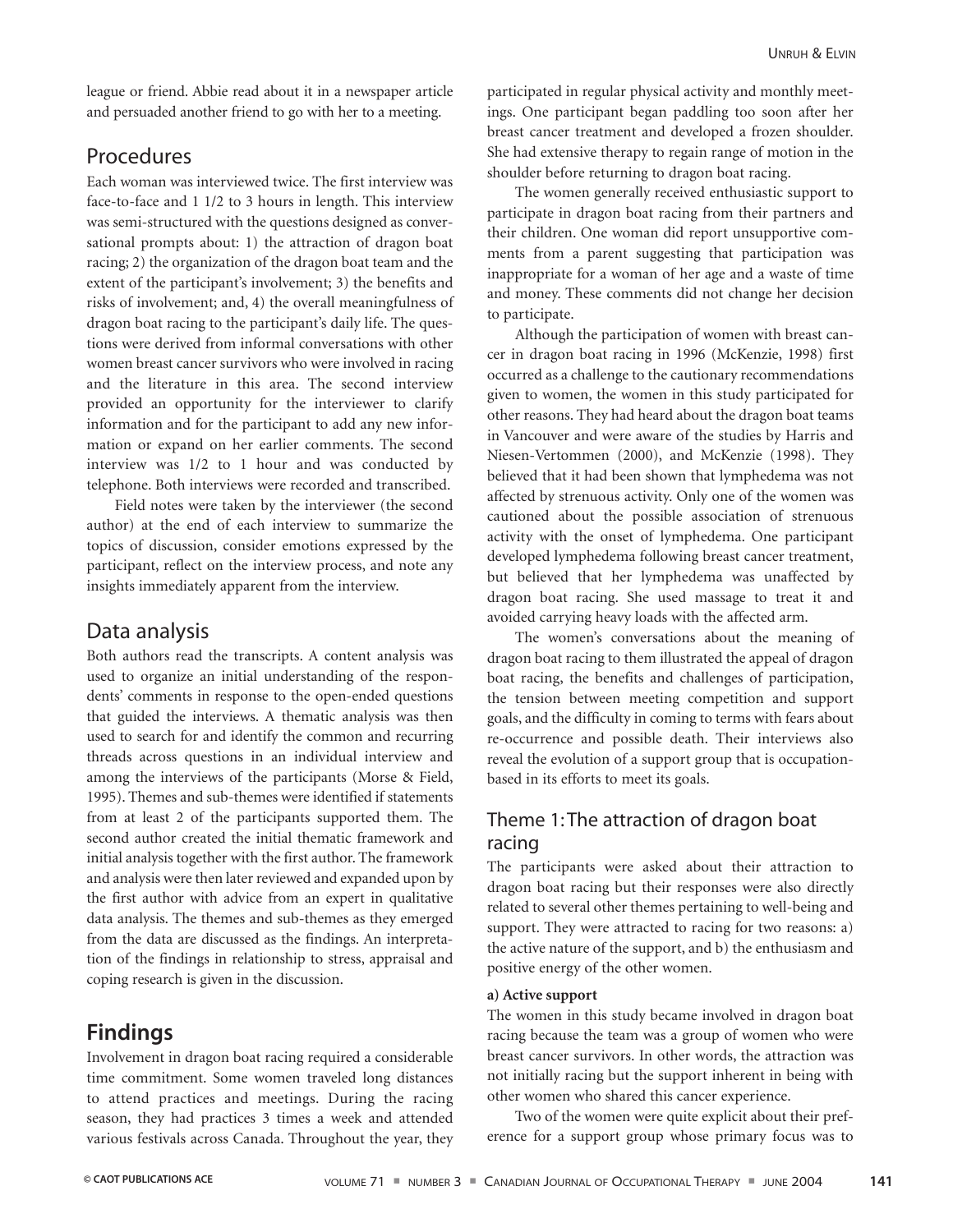pursue an activity rather than to talk about breast cancer. Anna liked the active quality of racing. It helped her to become physically fit, and have fun, "... sitting around talking or learning how serious this disease can be for some, it injects fear in me, and it takes me down a road I don't want to go." Alice commented:

... I wasn't that interested in forming my identity around having had breast cancer and while that is the reason that we are all on this team, what's out there, that we are all relating to is living well. It's not about having had breast cancer, although it's because of the breast cancer that we're really wanting to live well.

The women felt supported not by talking at length about breast cancer as might occur in a support group, but by working together as competitors. Alice's comment highlighted her perception that by participation in this occupation she would find a way to live well despite cancer because she saw other women living well.

#### **b) Enthusiasm and positive energy**

Anna described the spirit of the women on the team as contagious. As Alice's comments illustrate, they had a positive energy that was apparent to each of them at their first meeting with the team:

... even though I was wrecked physically from the treatment ... I could have floated home. I just felt high as a kite. And I just wanted to get back to that energy ...immediately when somebody comes ... people speak about the energy ... It is very enlivening, uplifting, positive, renewing energy.

The energizing effect of dragon boat racing was particularly motivating because it was in such sharp contrast to the negative psychological and physical effects of diagnosis and treatment. The women had a need for a different kind of experience, an energy that would take them beyond the negativity. As Alice had said, she wanted to get back to that positive energy because it made it possible for her to go on.

## Theme 2: Physical and emotional well-being

The benefits of dragon boat racing to the physical and emotional well-being of each woman was commented on repeatedly by the women in their interviews. They spoke more often about emotional well-being but it was evident that emotional well-being grew out of physical achievement and the camaraderie of being with each other.

#### **a) Physical well-being**

Racing required increased stamina and physical fitness for each woman within her own abilities and limitations. The physical achievements were easily visible and helped the women to measure their progress. Anna and Alice spoke about the initially harrowing experience of being in a boat and then seeing real physical achievements in their ability to paddle, to paddle together, and to paddle for longer periods of time without exhaustion. Anna said that she had never been in as good physical shape in ten years. Anna thought that dragon boat racing improved one's overall physical health because it drew attention to the body, the need to eat well and to stay fit in order to race. Abbie felt that she had more physical energy. All three women became more physically fit and they perceived it to be as a result of dragon boat racing.

#### **b) Emotional well-being**

There were some aspects of emotional well-being that were common to all three women. Dragon boat racing helped them: i) to put a positive interpretation on a negative experience; ii) to rebuild self-confidence and regain control, and iii) to make personal changes that affected their personal well-being.

i) A positive interpretation on a negative experience

Dragon boat racing was an opportunity to make something positive out of a very difficult experience. As Anna said: "I think it's a positive spin on something that could be interpreted as something very negative ... that's what I like about it because it is a positive aspect." Feeling more positive was important in attracting women to this occupation. They were facing an overwhelmingly negative experience in which they were confronted with fears, intrusive and painful procedures, disturbing side-effects, and guarded information about their prognosis. Dragon boat racing was an opportunity to move towards a more positive interpretation that gave them more optimism and hope for the future.

#### ii) Rebuild self-confidence and regain control

The cancer diagnosis and the treatment changed the way the women saw themselves. They had experienced many losses that challenged their self-confidence, and even perceptions of their own individual spirit. Anna said:

... I lost the way I saw myself, and the way I saw myself was sort of, and this is the way I am by nature, a happy, energetic, capable and confident woman. And I know I felt ... about myself, because I thought, well I guess the cancer the fact of being diagnosed with cancer, it sort of eats into your spirit of who you are... it's very difficult to explain. And I felt very frightened by the diagnosis ... you look in the mirror and you see this chemo patient, right, with pale skin and physically getting weaker. So I felt I was in this long tunnel, black tunnel and I couldn't wait to get out of it.

Alice had a similar perception of loss adding, "I think for many women there's a sense of maybe life is over and in a certain way it is. Life as it was on the inside, it's changed." These perceptions of loss eroded self-confidence.

Dragon boat racing enabled each woman to rebuild self-confidence and feelings of control. Anna explained this benefit quite clearly: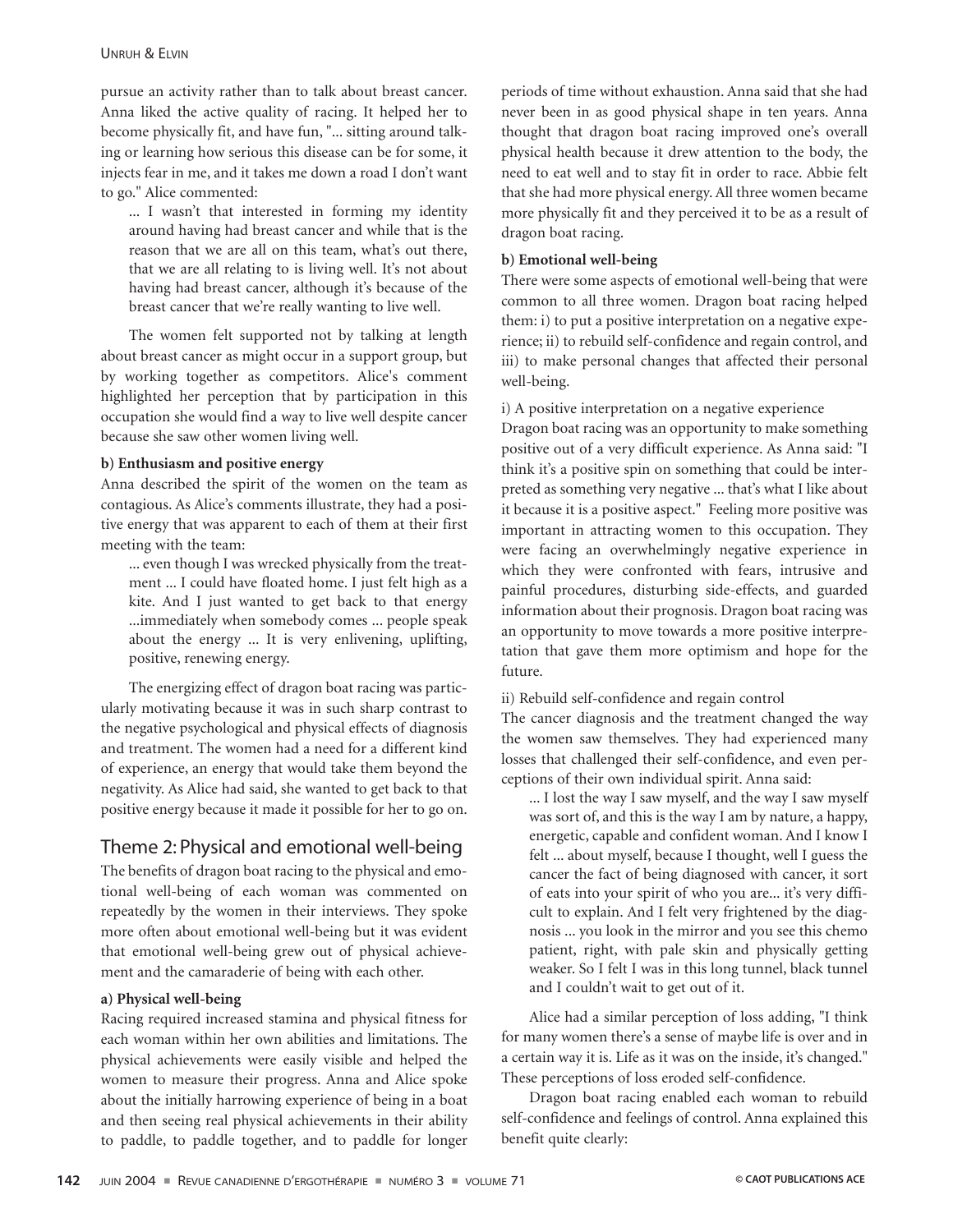... that's why I think dragon boating is so important to women because it starts to build their confidence back that they can do something, taking control of their lives and puts them in fantastic physical shape ... through all of the accomplishments you have a feeling of control back and of confidence back. Then you start feeling great from a physical aspect ... comes the confidence and from the confidence comes the control, it's all weaved together.

Anna links these emotional benefits of dragon boat racing first to the impact of racing on physical health. The physical benefits were tangible and were a measure of recovery from cancer. When they started to feel better physically, they also felt more confident and in better control over their health. Dragon boat racing challenged the physical and psychological travesty of the disease.

#### iii) Personal well-being

In addition to these common experiences, each woman also had her own unique experience of the disease. Anna wanted to get through the experience of diagnosis and treatment, and have it behind her. Changing the verb tense from present to past in relationship to the way that she spoke about breast cancer was an important part of her emotional recovery. She said, "... I think of it as a cancer that I had, not a cancer that I have", and later, "... the thing is that I had breast surgery, but I don't have breast cancer right now." Anna referred to herself as a breast cancer survivor. Participating in dragon boat racing may have helped her to move forward and distance herself from diagnosis and treatment by giving her a challenging occupation with goals in the future related to competition.

Abbie's comments were focused on loss and the need to regain what was lost. Unfortunately, the diagnosis of cancer coincided with her marriage break-up thus intensifying her own experience of loss. She felt isolated by her disease and had difficulty finding support from family and friends. In addition to the treatment side-effects, Abbie struggled with depression. She said:

... I had lost interest in everything. I came to work but once I left work, I would go home and I would go to bed. In my depression, I just wanted to sleep, and I didn't care what was going on around me at all. It didn't matter any more ...That is a very hard attitude to get over too. It is a struggle because you get so depressed that you just can't see any reason for still being around.

Abbie found a social support network that decreased her sense of isolation, and gave her an interest in something that counter-balanced her depression: "Something that I believe quite strongly is that if this dragon boating thing hadn't come along, I would still be in a state of depression. I'm sure I would be."

Alice wanted to hold on to the positive aspects of what she had experienced by having cancer. She explained:

One of the things ... that I feel ... is important ... is saying to myself 'I hope I never forget' because there are a lot of lessons or gifts in remembering that we're not here forever. There's a certain way that being in the group keeps that in the center with me, to not lapse into a state of complacency, kind of taking everything for granted ...

Although Anna's and Abbie's comments emphasized the ways in which dragon boat racing took them away from thinking about breast cancer, for Alice, racing kept breast cancer more present in her life in part because Alice also changed in other ways. She often took on organizational responsibilities and public relations activities within the team. Alice said dragon boat racing had helped her to develop new abilities, to become more extroverted, and to build new friendships.

#### Theme 3: Competition as positive energy

It was apparent throughout the interviews that competition was the impetus for change for the participants. Competition also provided an opportunity to experience individual and team pride.

#### **a) Impetus for change**

Competition was the reason for the enthusiasm, and positive energy of the team. Competing provided the underlying motivation that facilitated the physical and emotional benefits that the women experienced even though the opportunity to race and compete did not appear to be the initial attraction of dragon boat racing. Support without competition would not have been meaningful or sufficient.

Alice spoke at length about why competition was vital to her experience of dragon boat racing:

I did paddle in a boat that ... didn't have enough paddlers ... and the coach of that team was a survivor. There was very much a sense of support in that team and looking after one another and so on, but the shadow side of that is a certain complacency, not pushing yourself, ... kind of a tendency to sink into this 'Let's just have a good time, let's not really tax ourselves, let's be nice to one another'. And really it's about both. Both energies are really necessary ... (you) can feel the oneness in the boat ... competition allows for a certain experience that you can't have otherwise.

Alice's comments suggested that when there is less emphasis on competition, the women have less incentive to develop their full potential and less opportunity to experience the emotional benefits of striving to excel. Competition provided the push to expect more from oneself and each other. Alice believed:

The ground is the caring and support. The path is racing as a competitive team. The fruition is enhancing self-esteem and physical well-being ... So it's not like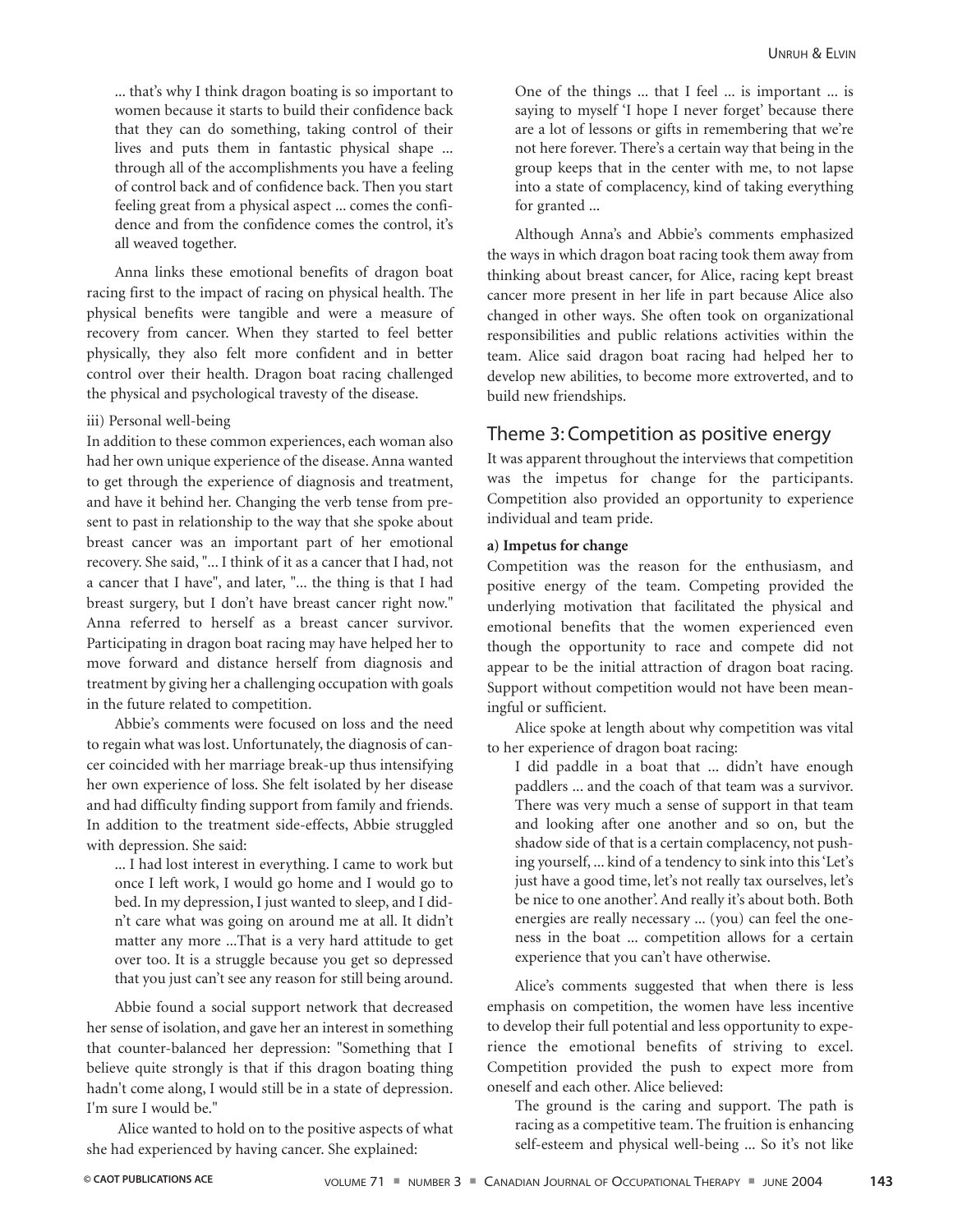one is more important than another, they each have their place and they work together towards the goal of building physical and emotional health.

The focus on competition might discourage women who do not perceive themselves as naturally athletic. The women noted that the expectation of the team was to achieve according to each person's abilities or one's personal best rather than to compete with one another.

#### **b) Individual and team pride**

The women enjoyed telling stories about their racing successes. They were middle-aged women who might not normally be expected to be involved with such vigorous physical activity. They were women who had experienced a very serious, life-threatening disease. Two of the women did not even have a prior history of vigorous physical exercise before taking up dragon boat racing. Anna related, with enthusiasm and pride, her story about winning the women's challenge trophy against a team of 20-year-old women who did not have breast cancer.

### Theme 4: Dragon boat racing as social support

The women's attraction to dragon boat racing as an active form of support meant that much of the support given to each other was implicit and informal but it did also have tangible and practical dimensions. A key challenge for the team was balancing support and competition needs.

#### **a) Implicit and informal, tangible and practical**

Support for each other was implicit because of the women's shared understanding about the experience of breast cancer, and by a need to do something positive about their physical and emotional health without focusing on the disease itself. As Anna said:

... literally, we're all in the same boat ...we all have the same feeling, like we all come from the same place. And we all understand each other ... the benefit is being with women, who - the unspoken word is we're all here together for the same reason ...

They knew without much discussion or explanation what they were feeling. Team members were also sources of information about cancer treatment. Women heard about treatment options from their doctors but they also talked to other women on the team about treatments, tests and new advancements. As Abbie said, if she had questions about a treatment there was a good chance that one of the team had already been through it. When team members were not doing well, the women found ways to send food through other members even when they lived some distance away from each other. The team met once a month to have lunch, go for a walk or do another social activity. Some women developed friendships within the team.

#### **b) Balancing support and competition**

The attraction to participate in dragon boat racing was the shared experience of breast cancer, but the focus of the women's activity together was competition. Almost inevitably, there was tension between the competitive goals and the support goals. In fact the tension between these goals was present at the outset of the formation of this team when some women wanted to introduce themselves to the group by talking about their cancer experience when other women preferred to talk about other matters related to organizing a dragon boat team.

Alice felt that competition was critical to achieving the physical and emotional benefits possible through dragon boat racing, but recognized that competition could overwhelm the support goals of the team, and cause divisions within the team. She referred to this problem as "... the shadowed side of that kind of competitive energy."

When tensions between competitive and support goals risked causing divisions, the team formed a caring committee. Later they held a one-day workshop to come to some agreement about these issues. The outcome was a more explicit and joint commitment to competition based on achieving one's personal best and meeting mutual support goals. Support goals were given priority.

Women who participate in dragon boat racing have diverse support needs that are influenced by their own personal experience and their support networks outside of the team. For some women, the need for support was met primarily through the dragon boat team. Other women who were involved with the team also participated in a monthly cancer support group through the cancer society.

Working out a balance between competition and support needs had to emerge over time in response to the evolution of the group itself. As Alice said: "... to a certain degree bad things had to happen in the whole group so that the consciousness of the value and the danger had to be known in the whole group. And that as a whole group, people said this is what we must do ..." In other words, in order to achieve what the team wanted for itself with respect to support and competition, the team needed first to experience the difficulties and come to a group resolution rather than a solution proposed by one or two people.

## Theme 5: Transcendence/connectedness/ oneness

Transcendence over the cancer experience, connectedness with other women, and oneness with all women who struggle against breast cancer was also a recurrent theme in these interviews. Abbie said that dragon boat racing transcended the negativeness of cancer. Before a race the team visualized together to ensure that they were all thinking positively. Abbie said this visualization reinforced for her a perception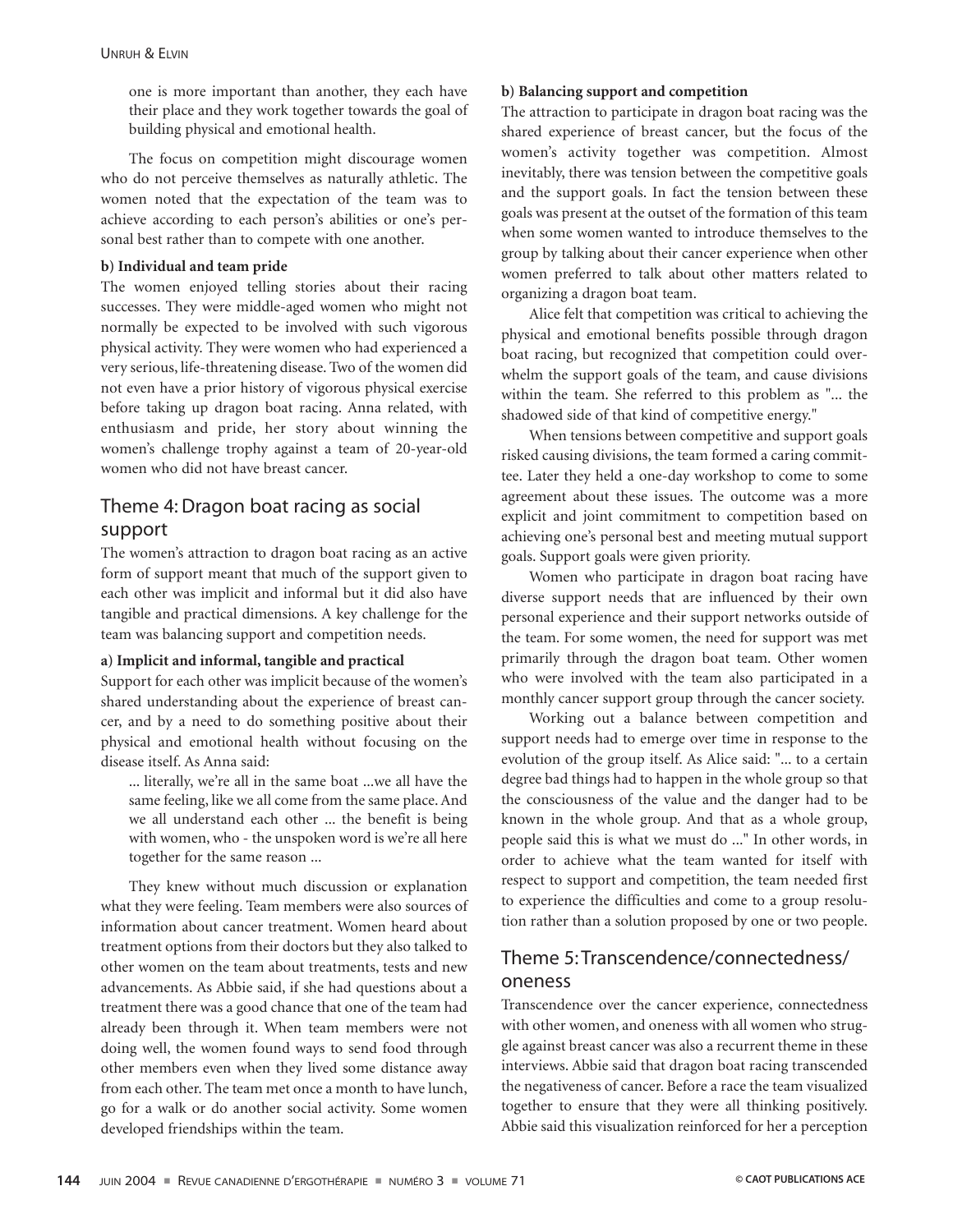of belonging. The experience of transcendence and connectedness within the team was also supported by the symbolism of their paddles. To raise funds in their first year, donors to the team could have their own name, or the name of someone they wanted to remember, written on the blade of a paddle. As Alice explained:

... all the signatures were on the blade of the paddle and it's the blade of the paddle that moves the boat ... there's the point where it's paddles up and you're just waiting, waiting. And you look down and you see all these names, and it's like the spirit of all those people are with us ... it's almost impossible to convey what that experience is, because it's the sense of oneness with the women in the boat, it's the sense of oneness in spirit of those people whose names are on the paddles.

The women were conscious that when they raced, they were racing for themselves, for their team and for the many women whose names were represented on their paddles.

## Theme 6: Reoccurrence of breast cancer and death of team members: Fear, identification and coping

Each of the participants spoke of the recurrence of breast cancer in team members, or the death of other members. Reoccurrence of breast cancer renewed fears that one's own experience of cancer might not yet be finished, in addition to feeling worried and concerned for the women to whom it had occurred. Anna said:

Well we do have women right now who have been through a recurrence and ... it can be a very disconcerting, discouraging 'Is-this-going-to-happen-to-me?' feeling among the women ... part of our mission as is to be supportive of those women who have had a recurrence, and to understand how to deal with that when it does occur.

Abbie commented:

The hardest part about being (name of team omitted) is finding out when a teammate has had a reoccurrence ... two of our team members have died since we started and about five have had a reoccurrence since before Christmas. So it is something that is very hard to deal with ... That is the hardest part about being a (name of team omitted). Everything else is good.

It is evident from Abbie's comment that reoccurrence, or death of members was not uncommon; it occurred to 7 of the 30 to 40 women on their team (not all of the women were currently paddling). Nevertheless, the team appeared to be caught off guard and unprepared particularly when a team member died. As Alice said:

We lost two people since we formed the team, and we didn't really have much of a ritual around that for people to deal with their feelings ... we need some skills for that and we need to have some kind of a forum in which we can attend to some of those things.

At the time of the interviews, Abbie indicated that the team leaders had organized a workshop with professional facilitators to help them to develop more skills to support each other through the grief process. The grief process had much to do with grief for their teammates and grief for a life that had been free of a worry about cancer and one's own mortality.

## Theme 7: Increasing public awareness and perceptions of breast cancer

All three women spoke about the way in which dragon boat racing gave them an opportunity to change people's understanding and perceptions of cancer. Abbie emphasized the opportunity to promote public awareness and positive health behaviours by providing information about risk factors, screening, and preventative health behaviours.

The positive interpretation on the negative experience of breast cancer was an important part of their public stance. These comments from Alice and Anna illustrate their intention to project a more positive and hopeful image for other women:

My message is more for women who are in the midst of a crisis of breast cancer. To see a kind of picture of afterwards, that isn't so debilitated. To see that really ... your life is not over ... the strongest message of support is to live well. To live well even if you're in the middle of a re-occurrence to do that well. To live well. (Alice)

I think the message is that breast cancer is not a death sentence, that breast cancer survivors are living and you can live a fit, fulfilling life after that diagnosis ... We're saying 'Come on women, just don't take this, don't just shrivel up and think something awful is going to happen to you. Get out there and show the world that you can do this' ... I'm helping other women, and just to say 'Hey, it's ok, you're gonna be alright. Join this team and see what you can do, get physically fit, and we care and support one another'. (Anna)

The women's racing activities in provincial and national competitions publicly challenged the impression of a woman with breast cancer as someone who was ill and limited in her ability to do things. Dragon boat racing had challenged their own self-perceptions; they saw themselves as strong women who were survivors with renewed hopefulness about life, and they wanted to share this vision with other women. They understood what a woman who was newly diagnosed was likely to feel and wanted to reach out to her.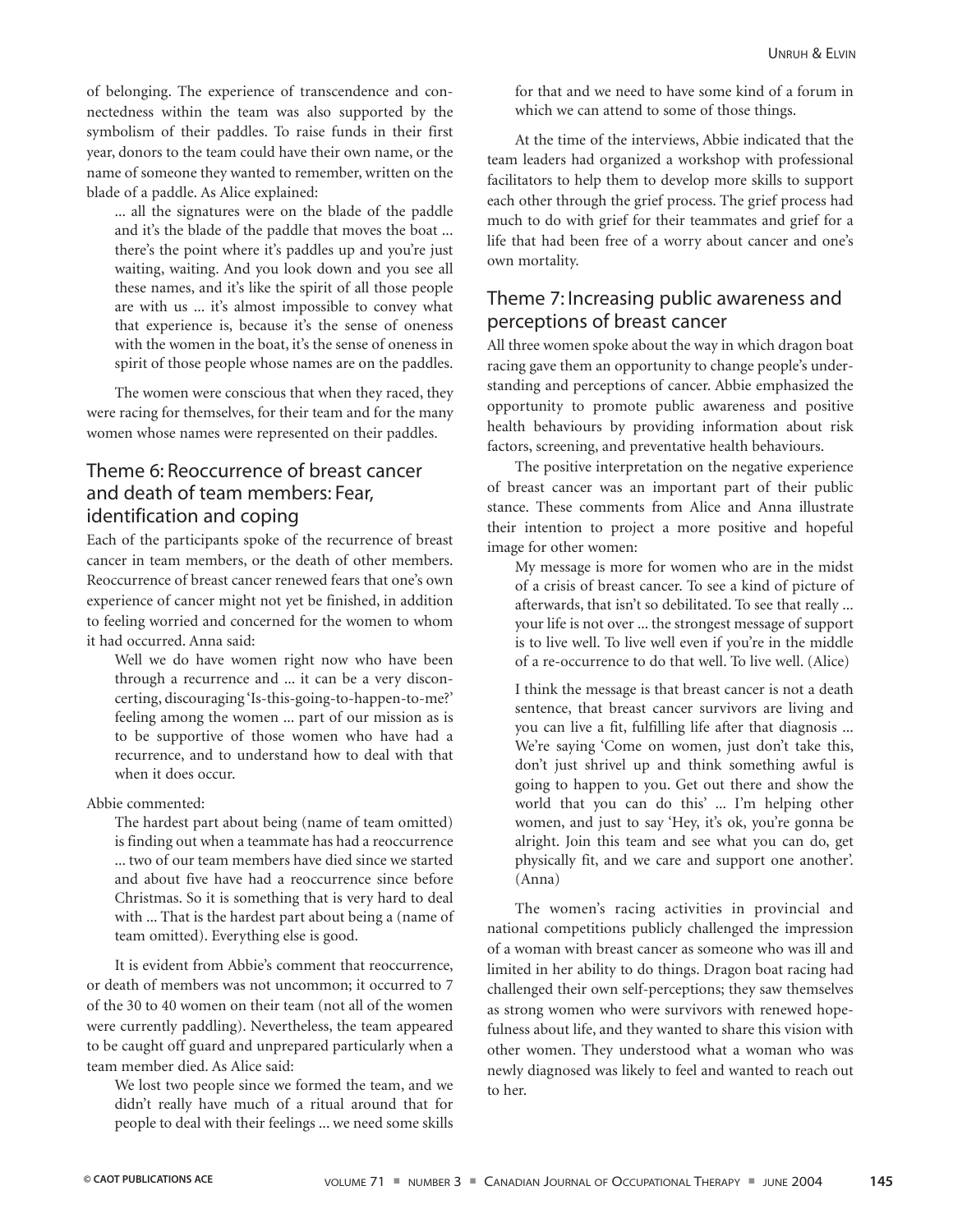## **Discussion**

The substantial changes in physical and emotional wellbeing that the women in this study experienced due to breast cancer produced a deeply negative perception of life with breast cancer. It was apparent throughout these interviews that dragon boat racing enabled them to reconstruct their perceptions of themselves as breast cancer survivors.

Vrkljan and Miller-Polgar (2001) found that the participants in their study (also women with breast cancer) reconstructed their self-perceptions through their engagement in meaningful occupations. The diagnosis of cancer initially led to a deconstruction of occupational self because the diagnosis disrupted previous occupational routines. Occupations were by necessity reconstructed about the activities associated with treatment. In time, the women adapted their occupational routines taking into account their occupational self before the diagnosis as well as those activities now associated with treatment and recovery. Through continued engagement in familiar occupations, especially those that were most meaningful to them, the women reconstructed their identities to move ahead. The occupations that were particularly important to the women were paid work, caring for their families, and leisure occupations such as walking and gardening. Continuing with these occupations reinforced perceptions that they were healthy, normal, and capable, and that life would still go on despite the threatening nature of cancer.

In an earlier study, active engagement in meaningful occupation (gardening) was also found to help women with breast cancer to counterbalance some of the negative psychological effects of the disease (Unruh et al., 2000). Gardening was familiar and restored women's perceptions of being normal and healthy. It provided continuity in occupational routine.

Women in this pilot study about dragon boat racing were attracted to an occupation that was very new to them and possible only because of their experience with breast cancer. It is not known how these women, and the women in the Mitchell and Nielsen (2002) study, might have differed from the women in the previous studies of Unruh et al. (2000), or Vrkljan and Miller-Polgar (2001). Their ages, life circumstances, and treatments for breast cancer were similar. The women in this study may have had different occupational preferences and different needs for social support. They may have had a greater need for a demanding occupation that would challenge both personal and public stereotypes about breast cancer. They may simply have had more opportunity to become involved in dragon boat racing.

The findings of this study parallel the findings from Mitchell and Nielsen (2002). Finding a way to challenge cancer and embrace life were important aspects of both studies. Support and regaining control had an important role in the women's motivations to participate. Finding ways to face reoccurrence and death among team members was a significant concern. The most significant theme in both studies may be the emphasis on finding hopefulness about life and a positive interpretation about the cancer experience. The women in these studies and those by Unruh et al. (2000), and Vrkljan and Miller-Polgar (2001) used engagement in occupation to reconstruct the meaning of their experience with breast cancer. In this sense, occupations become important coping strategies that reduce stress, shift the meaning of stressful experiences, and rebuild individual spirit. In stress and coping research, meaning is considered as an individual's appraisal or perception of the potential significance of an experience (Fife, 1994). One of the most influential models in coping research is the stress, appraisal and coping model (Lazarus & Folkman, 1984). Lazarus and Folkman maintained that a stressful experience initiates a circular process of appraisal and coping behaviours. Coping behaviours are a response to the initial or primary appraisal but coping behaviours also promote re-appraisal or secondary appraisals that may be quite different. They conceptualized appraisal as a cognitive process in which characteristics of the person and of the situation contribute to the perception of a stressful event as a challenging, harmful, or threatening experience. Past and current beliefs and values, commitments and responsibilities, as well as perceived predictability and controllability of the stressful experience are important influences on the perceived meaning (Croyle, 1992; Moos & Swindle, 1990). Harmful, threatening, or challenging appraisals are not mutually exclusive; they may co-exist in a stressful experience (Unruh & Ritchie, 1998). For example, a woman in labour may perceive her experience as threatening especially if she has had no previous childbirth experience; she may also perceive labour as highly challenging. Similarly, the experience of breast cancer may be perceived as highly threatening because of the treatment and uncertain prognosis, as well as challenging because of other beliefs, commitments and resources.

Lazarus and Folkman's (1984) work has been used to understand many health crises and life situations (e.g. Gass & Chang, 1989; Unruh, Ritchie & Merskey, 1999). Gage (1992) used this theoretical framework to develop an assessment and intervention model of coping for occupational therapy intervention. The harm/loss appraisal associated with cancer treatment is based on very real losses in physical health and psychological well-being. Sustained harm/loss and threat appraisals when the underlying stressful event is prolonged, as it is when a person is diagnosed with cancer, increases anxiety, depression, and perceptions of helplessness (Arathuzik, 1991). A primary appraisal of perceived life threat is associated with more difficult adjustment for people with cancer (Jenkins & Pargament, 1988).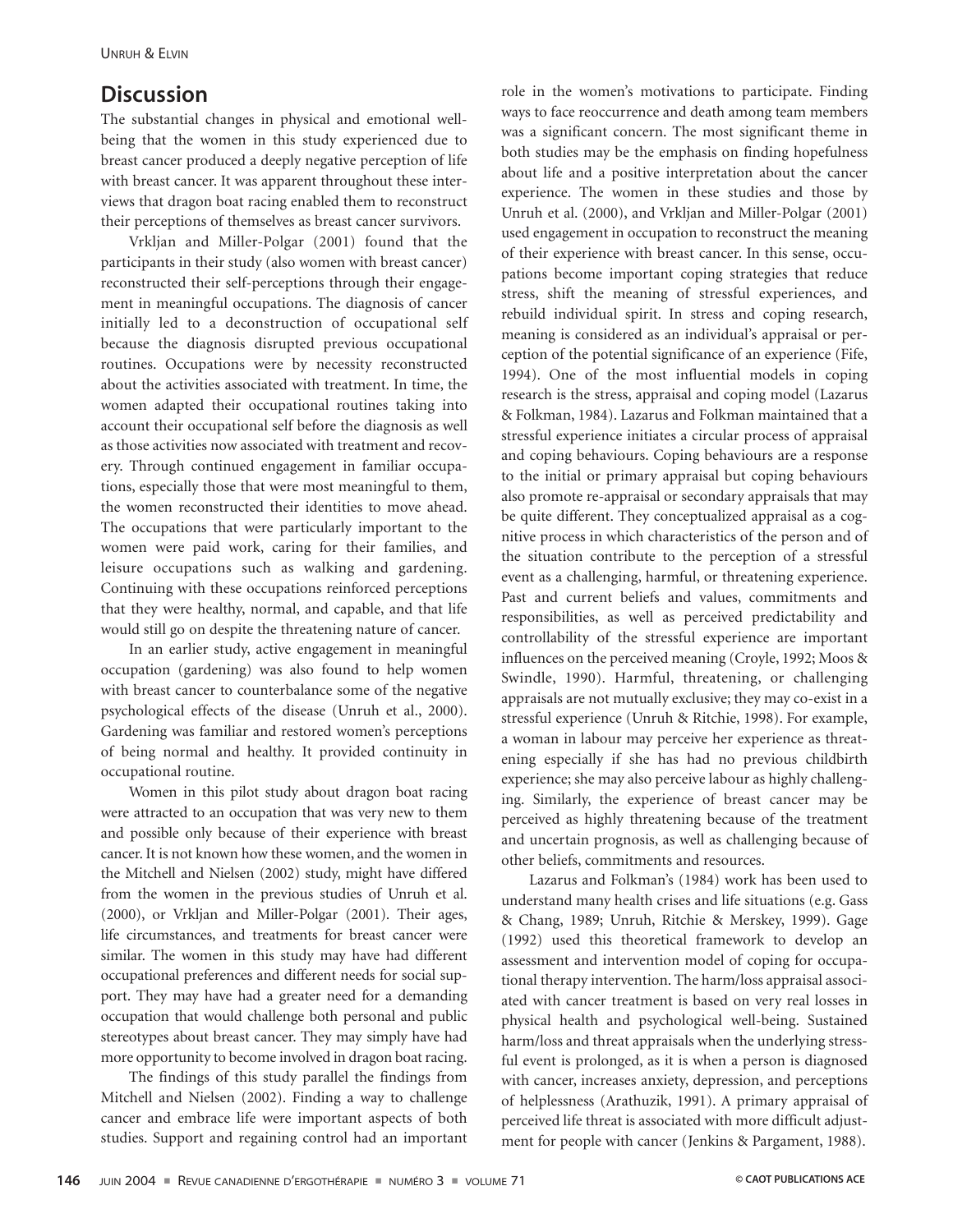The most prevalent theme throughout the conversations of the three women in this study was the way in which dragon boat racing enabled them to make a positive interpretation out of the negative experience of breast cancer. It was their personal experience; it was also a key element of the public message that they wanted to convey to other women. Their comments suggested that as they became involved with dragon boat racing they also began to reappraise the cancer experience as a challenge, something that could be overcome. By improving their physical fitness and stamina, often well beyond pre-morbid levels, they increased their perceptions of control over their physical health, and thereby regained self-confidence and decreased helplessness. They were more hopeful and began to think of themselves and their situation quite differently.

Very little is known about the impact of challenge appraisals on the ability to cope with serious health crises. There is some evidence that challenge appraisals are associated with using positive self-statements (e.g., I can get through this, I am going to be okay) as well as using cognitive and behavioural distractions to cope with the stressful event (Unruh et al., 1999).

Reframing cancer as a challenge partially through dragon boat racing might indeed facilitate cognitive and behavioural distraction. It was demanding and timeconsuming, and a direct challenge to cautionary advice about life with breast cancer. Anna said that she was attracted to dragon boat racing because it took her away from her fears about the cancer. Dragon boat racing was also an important cognitive and behavioural distraction for Abbie; it helped her to rethink her experience with cancer and gave her the means to reduce her depression. The experience of dragon boat racing in relationship to appraisal and coping may have been somewhat different for Alice. Another woman who had a reoccurrence of breast cancer 11 years after the woman's first diagnosis influenced Alice in her thinking about cancer. The re-occurrence had caught Alice's acquaintance off guard; she wasn't expecting it and had said, "I kind of forgot, I just didn't see myself that way." The story left its mark on Alice. Alice did not want to forget. Although Alice talked about wanting to remember the lessons and gifts associated with facing cancer, her comments were embedded in words about recognizing one's mortality and "... sucking the marrow out of life as best as we can." Alice's comments suggested an acceptance of a possibly higher threat appraisal of cancer, but she surrounded it in a context that was challenging and positive partially through her participation in dragon boat racing. She seemed prepared to live with a more conscious awareness of cancer possibly because it increased her perception of controllability over the fear of a reoccurrence.

The team did not know how to respond initially when a team member had a reoccurrence of breast cancer or had

died. By reframing the cancer experience in a more positive and challenging light through dragon boat racing, the team may have unwittingly repressed fears about cancer to the extent that team members felt protected from having to face these fears yet again. Dragon boat racing may have been perceived as something like an amulet that would keep cancer at bay.

Coping is defined as efforts to manage stressful experiences regardless of whether the outcome of these strategies is helpful (Lazarus & Folkman, 1984). These strategies are thought to serve two functions: problem-solving and regulating emotional response. Coping strategies themselves can be broadly classified as information seeking, direct action (e.g. taking medication), inhibition of action (e.g. rest), intrapsychic processes (e.g. denial, distraction, positive self-talk), and seeking social support (Cohen & Lazarus, 1983). The findings of Unruh et al. (2000), Vrkljan and Miller-Polgar (2001), and this study demonstrate that engagement in occupations that are meaningful to the individual, are also extremely beneficial as coping strategies. In these studies, engagement in meaningful occupations was the vehicle by which other critical changes in the perceptions of life with a serious health crisis could be made.

This study illustrated the potential advantages of occupations that combine competition with support. The competition redirects some of the focus of attention away from stressful experiences by setting future goals often combined with expectations to work to one's personal best. Competition may also encourage more optimistic and hopeful expectations. Nevertheless, competition can hinder support needs if competition and support are not balanced in a way that is appropriate to the particular group. The comments of women in the earlier studies suggest that the nature of occupations that enable coping in stressful life experiences (competitive or otherwise) is dependent on the individual woman's own needs and experiences.

The women in this study did not comment about the symbol of the dragon and it may not have any particular meaning for them. From an outside view, the dragon head on a dragon boat of a team of women who have had a diagnosis of breast cancer, seems emblematic. As was discussed, in mythology, the dragon is often portrayed as having two sides, good and evil, depending on place and time. In this circumstance, the dragon on the one hand is like the menacing face of breast cancer, and yet on the other hand, the dragon is a powerful force setting out to challenge and triumph over the disease. This view of breast cancer as a dragon was the focus of a recent book by Tocher (2002). Tocher was captivated by the image of the dragon in response to her father's diagnosis with esophageal cancer. She wondered about the dragon image in other circumstances and eventually recruited 22 stories from dragon boat survivors of breast cancer from across Canada. Tocher wrote: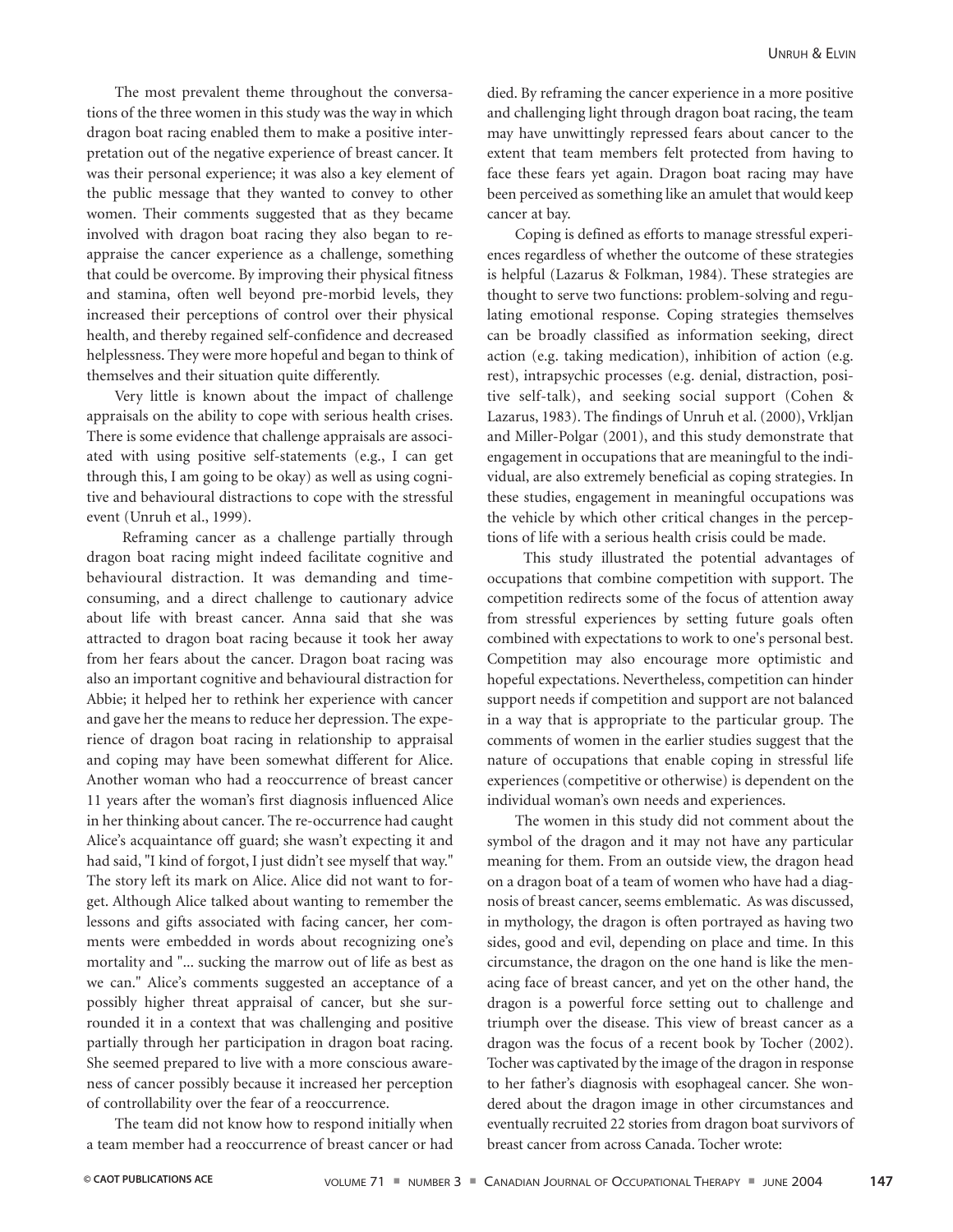For breast cancer survivors, every race is a ritual battle with the dragon. They call it 'winning against Lane 11'. While 10 boats line up to race, they imagine Lane 11 to be occupied by the dragon of cancer. The women may appear to be racing against each other, but they are really racing against cancer, winning their lives back from the dragon. (p. 105)

Although interest in dragon boat racing for women who were breast cancer survivors originated as a challenge to precautionary advice about the prevention of lymphedema, the women in this study were not worried about whether their participation affected lymphedema; it had little to do with their experience of dragon boating. Only one of the three women had lymphedema and she believed it was unrelated to racing. The women had the perception that it had already been shown that strenuous activity did not increase the risk of lymphedema.

Unfortunately, it is still not known whether the risk of lymphedema is increased or even decreased by participation in dragon boat racing or other vigourous upper extremity activity. There was no apparent risk for the women in this small study or in the studies by McKenzie (1998), and, Harris and Niesen-Vertommen (2000), but without a randomized control study it is not possible to assess risk. Determining the risk is important since these studies illustrate the physical and psychosocial benefits of active participation in leisure occupations on coping with a serious health problem such as breast cancer.

At present, women are still advised to be cautious in their physical activity in the absence of strong research evidence to the contrary. Recently, Health Canada convened a steering committee to provide practice guidelines for the care and treatment of lymphedema (Harris et al., 2001). Following a detailed discussion about the research evidence pertaining to medical and rehabilitative treatments for lymphedema, the committee provided several practical tips based primarily on clinical common sense. The committee suggested that:

Exercise involving the affected arm may be beneficial in controlling lymphedema. Although some clinicians have recommended avoidance of rowing, tennis, golf, skiing, squash, racquetball or any vigorous, repetitive movements against resistance, there is no published evidence to suggest that these activities promote or worsen lymphedema ... Some experts have recommended that women with lymphedema wear a compression sleeve during arm exercises. (p. 195)

Occupational therapists who work with women who have been diagnosed with breast cancer should provide information about lymphedema and its treatment, particularly the use of pressure garments. Where appropriate, they should clarify for clients that dragon boat racing does challenge cautionary advice about strenuous upper extremity activity but the research is inadequate thus far to conclude that such activity will influence the risk. Occupational therapists should be cognizant of the potential detrimental impact on physical and emotional well-being of restricting participation in meaningful occupations that are physically strenuous.

The participants in this study were actively involved with dragon boat racing. Their comments may not be representative of all women who participated, particularly the women on this team who were not active paddlers. Dragon boat racing may also have different meaning for women who experience a reoccurrence of cancer and for women of different ages. The participants in this pilot study came from one dragon boat team in the Atlantic provinces. Organizational and regional differences may affect the way women regard dragon boat racing. Lastly, the themes and sub-themes generated reflect the interpretations of the researchers about the information given by the participants. Although the authors have endeavoured to reflect the data as given by the participants, interpretation is also shaped by the underlying themes from one participant to another and the subjectivity of the researchers.

## **Conclusion**

The results of this study demonstrated that the occupation of dragon boat racing holds meaning for women with breast cancer in many different ways. It enhanced the physical and emotional well-being of the women involved, and was a positive medium through which women promote an energizing approach to life after a diagnosis of breast cancer. This study illustrated the way in which engagement in a meaningful leisure occupation may enable people to shift the way a terrifying negative life experience is viewed to a framework that is a more positive and optimistic view of life. Further, leisure occupations may have an extremely valuable role as coping strategies that promote health and well-being in daily life. Future research in this area should explore more fully the relationship between engagement in meaningful occupations, appraisals and coping in experiences of serious health crises. A better understanding of occupation as a coping strategy and as a vehicle for social support is needed.

## **Acknowledgments**

The authors express their appreciation to the women who shared their experiences for this research study, and to an anonymous reviewer who provided helpful questions that led to a deeper analysis of this data. The project was partially funded by a grant from the Social Sciences and Humanities Research Council of Canada to the first author. Portions of this paper were presented at the First Canadian